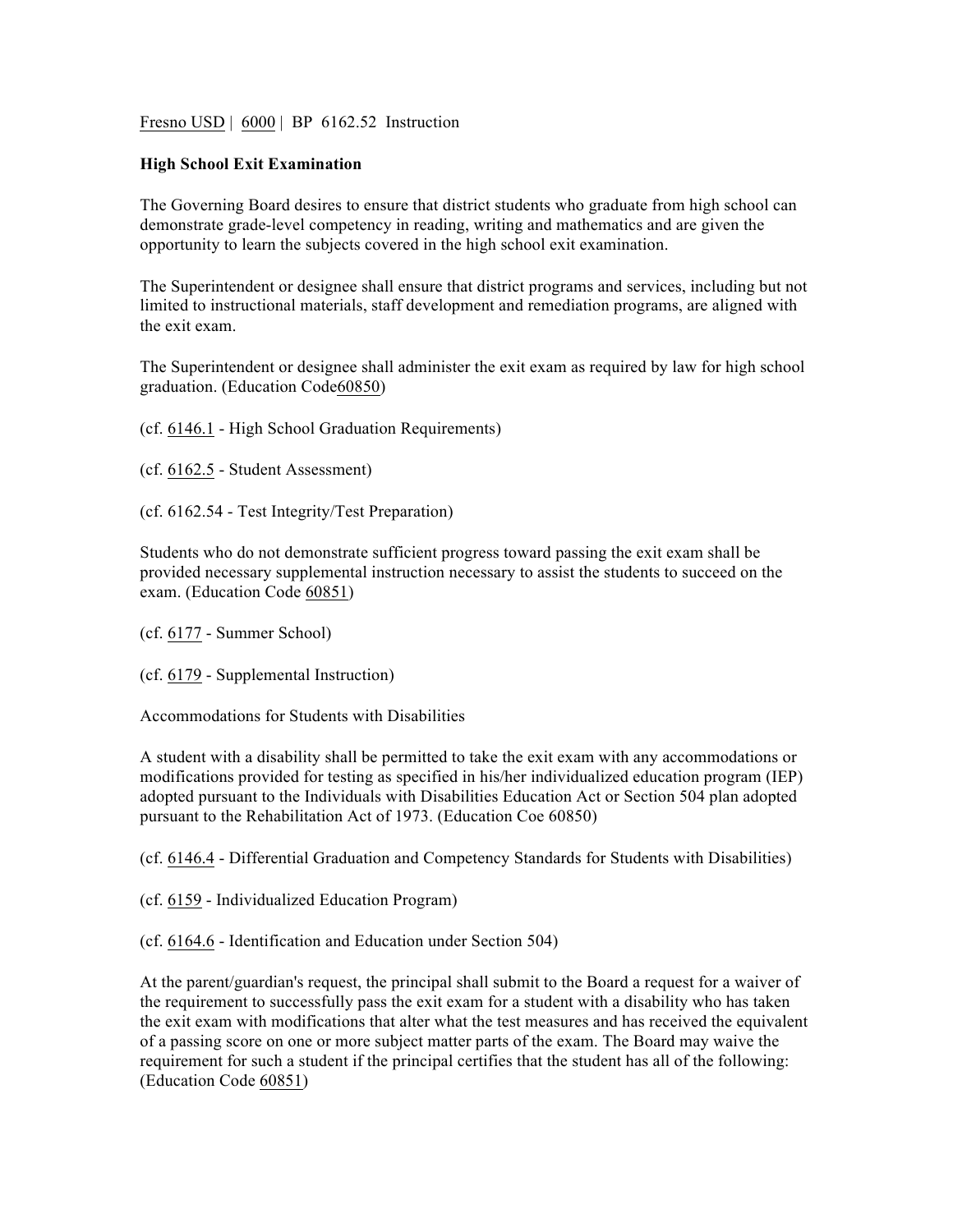1. An IEP or 504 plan in place that requires the accommodations or modifications to be provided to the student when taking the exit exam

2. Sufficient high school level course work either satisfactorily completed or in progress in the district's high school level curriculum sufficient to have attained the skills and knowledge otherwise needed to pass the exit exam

3. An individual score report for the student showing that the student has received the equivalent of a passing score on the exam while using a modification that fundamentally alters what the exit exam measures as determined by the State Board of Education

Upon receiving the certification from the principal, the Board shall consider the waiver request in a timely manner, generally at the next scheduled regular Board meeting.

In order to protect the student's privacy rights, the waiver shall be considered in closed session. Final Board action on the waiver shall be taken in open session and shall be a matter of public record. (Education Code 35146)

(cf. 9321 - Closed Session Purposes and Agendas)

(cf. 9321.1 - Closed Session Actions and Reports)

Accommodations for English Language Learners

English language learners may be allowed accommodations on the exam that are necessary and appropriate to afford access to the test consistent with federal law, as long as the accommodations do not fundamentally alter what the exam is designed to measure, including additional time as provided for all students in 5 CCR 1215. (5 CCR 1216, 1217.5)

The Superintendent or designee shall ensure that English language learners are evaluated to determine if they possess sufficient English language skills at the time of the exam to be assessed with the test. (5 CCR 1217.5)

If a student does not possess sufficient English language skills to be assessed on the exam, the Superintendent or designee may defer the exam requirement for a period of up to 24 calendar months of enrollment in the California public school system until the student has completed six months of instruction in reading, writing and comprehension in the English language. Nothing in this section shall be construed to allow any pupil to receive a diploma of graduation from high school without passing the exit examination in English prescribe by Education Code 60850. (Education Code 60852)

Legal Reference:

EDUCATION CODE

35146 Closed sessions

37252 Supplemental instruction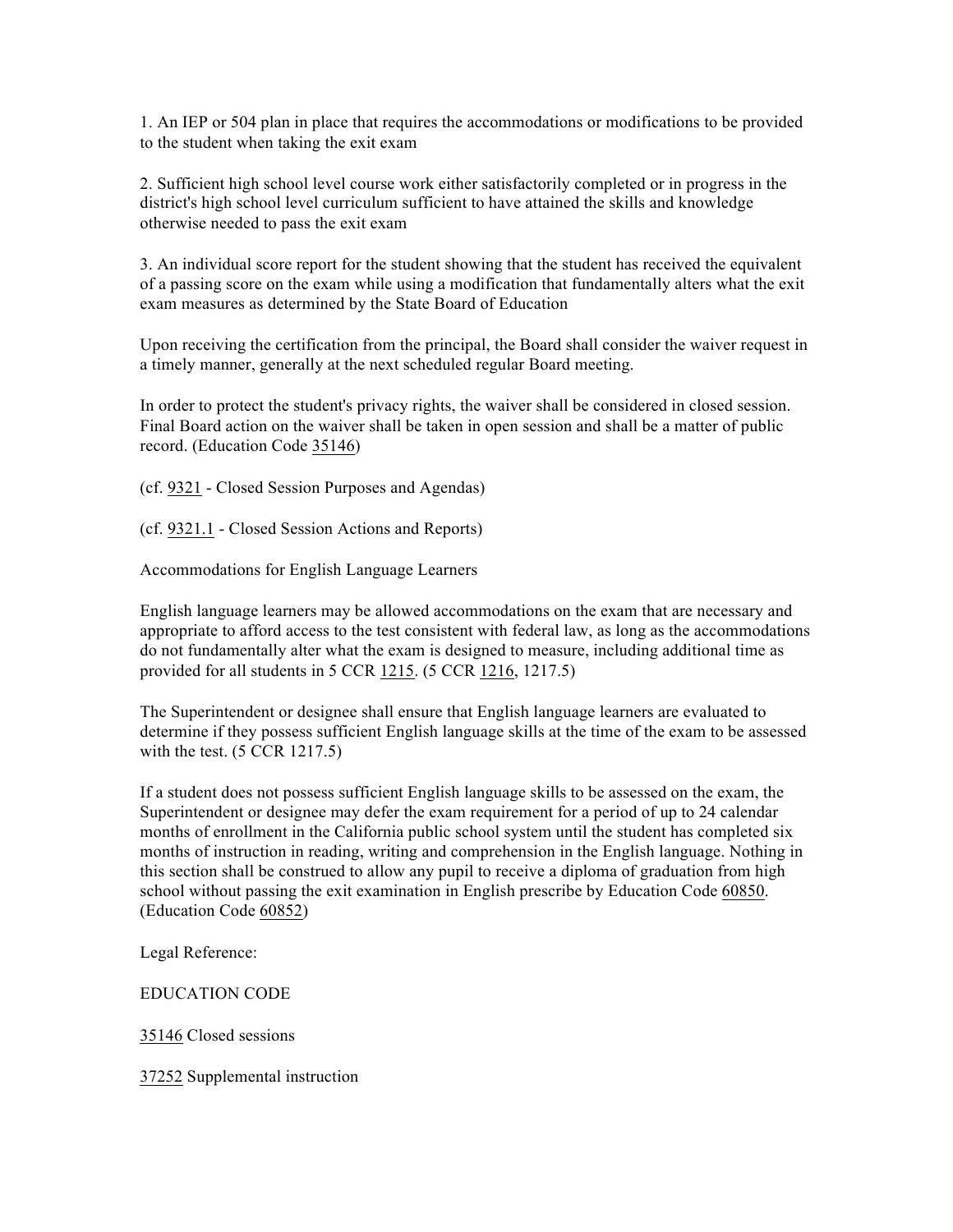37254.1 Required participation in supplemental instruction

51041 Evaluation of educational program

56101 Waiver of code or regulation

60810 Assessment of language development

60850-60859 Exit examination

CODE OF REGULATIONS, TITLE 5

1200-1220 High School Exit Examination

UNITED STATE CODE, TITLE 20

1400-1482 Individuals with Disabilities Education Act

UNITED STATES CODE, TITLE 29

794 Rehabilitation Act of 1973, Section 504

COURT DECISIONS

Chapman v. California Department of Education, (2002, Northern. Dist. of CA) No. C-01-1780 CRB

Management Resources:

STATE BOARD OF EDUCATION POLICY

#01-07 California High School Exit Examination: Waiver of Test Passage for Specific Special Education Students, December 2001

U.S. DEPARTMENT OF EDUCATION, OFFICE FOR CIVIL RIGHTS PUBLICATIONS

The Use of Tests as Part of High-Stakes Decision-Making for Students: A Resource Guide for Educators and Policy-Makers, December 2001

WEB SITES

CDE: http://www.cde.ca.gov

CSBA: http://www.csba.org

U.S. Department of Education, Office for Civil Rights: http://www.ed.gov/offices/OCR

Policy FRESNO UNIFIED SCHOOL DISTIRCT